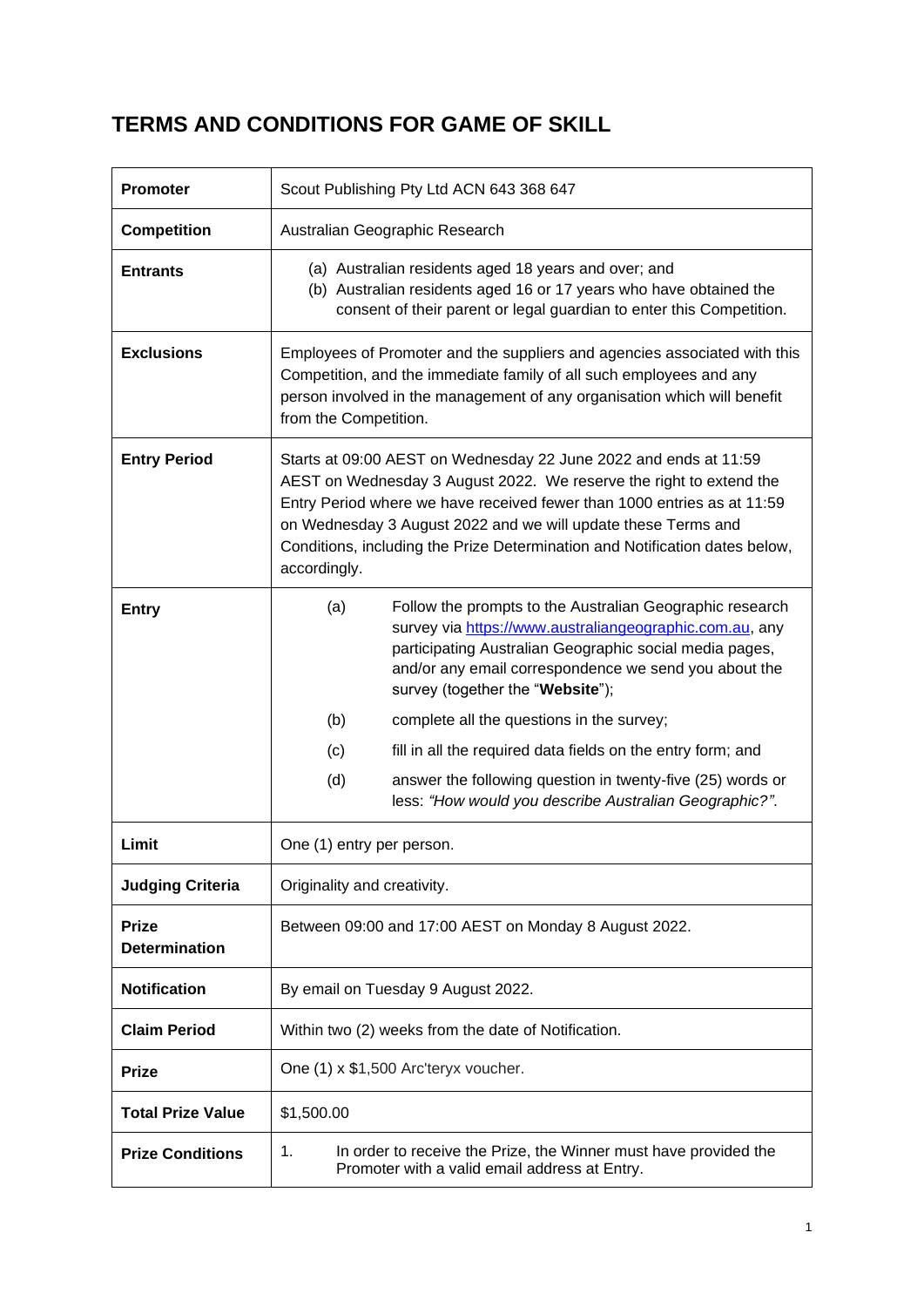| 2.             | The Winner's details not limited to name/email address will be<br>provided to Arc'teryx directly to fulfil the prize, in accordance with<br>clause 9 of these Terms and Conditions.                                                                                                                                                                                                                                                                                                                                                      |
|----------------|------------------------------------------------------------------------------------------------------------------------------------------------------------------------------------------------------------------------------------------------------------------------------------------------------------------------------------------------------------------------------------------------------------------------------------------------------------------------------------------------------------------------------------------|
| 3.             | The Prize may take up to four (4) weeks to be sent to the Winner.                                                                                                                                                                                                                                                                                                                                                                                                                                                                        |
|                | Social media conditions:                                                                                                                                                                                                                                                                                                                                                                                                                                                                                                                 |
| $\mathbf{1}$ . | This Competition may be promoted through third-party websites such<br>as Twitter, Facebook and/or Instagram.                                                                                                                                                                                                                                                                                                                                                                                                                             |
| 4.             | By entering this Competition, Entrants may be subject to terms and<br>conditions of third-party websites such as Twitter, Facebook and/or<br>Instagram.                                                                                                                                                                                                                                                                                                                                                                                  |
| 5.             | This Competition is in no way sponsored, endorsed or administered<br>by, or associated with, Twitter, Facebook and/or Instagram. Entrants<br>understand that they are providing their information to the Promoter,<br>Facebook, and/or Instagram.                                                                                                                                                                                                                                                                                        |
| 6.             | Entrants are solely responsible and liable for the content of their<br>Entries and any other information they transmit to other Internet<br>users. To the extent permitted by law, each Entrant agrees to<br>indemnify, defend and forever hold harmless, Twitter, Facebook,<br>Instagram and its associated agencies and companies, against any<br>and all losses, actions, claims, costs, expenses and damages (of any<br>nature) which may be incurred by an Entrant in respect of the<br>Entrant's participation in the Competition. |
| 7 <sub>1</sub> | Any questions, comments or complaints about the Competition must<br>be directed to the Promoter, and not to Twitter, Facebook or<br>Instagram.                                                                                                                                                                                                                                                                                                                                                                                           |

#### **1. General**

1.1 The promoter of the Competition is the Promoter.

1.2 By entering this Competition, Entrants agree to be bound by these Terms and Conditions. Information on how to enter and prizes form part of these Terms and Conditions.

## **2. Eligibility**

2.1 Entry is open only to the Entrants, excluding the Exclusions.

2.2 This Competition will be conducted during the Entry Period. Entries must be received by the Promoter during the Entry Period. Entries received after the Entry Period will not count towards the Competition. The Promoter is not responsible for any late, lost or misdirected entries.

#### **3. Entry**

3.1 To enter this Competition, Entrants must complete the Entry, subject to the Limit.

3.2 Entry to this Competition via the Website is free.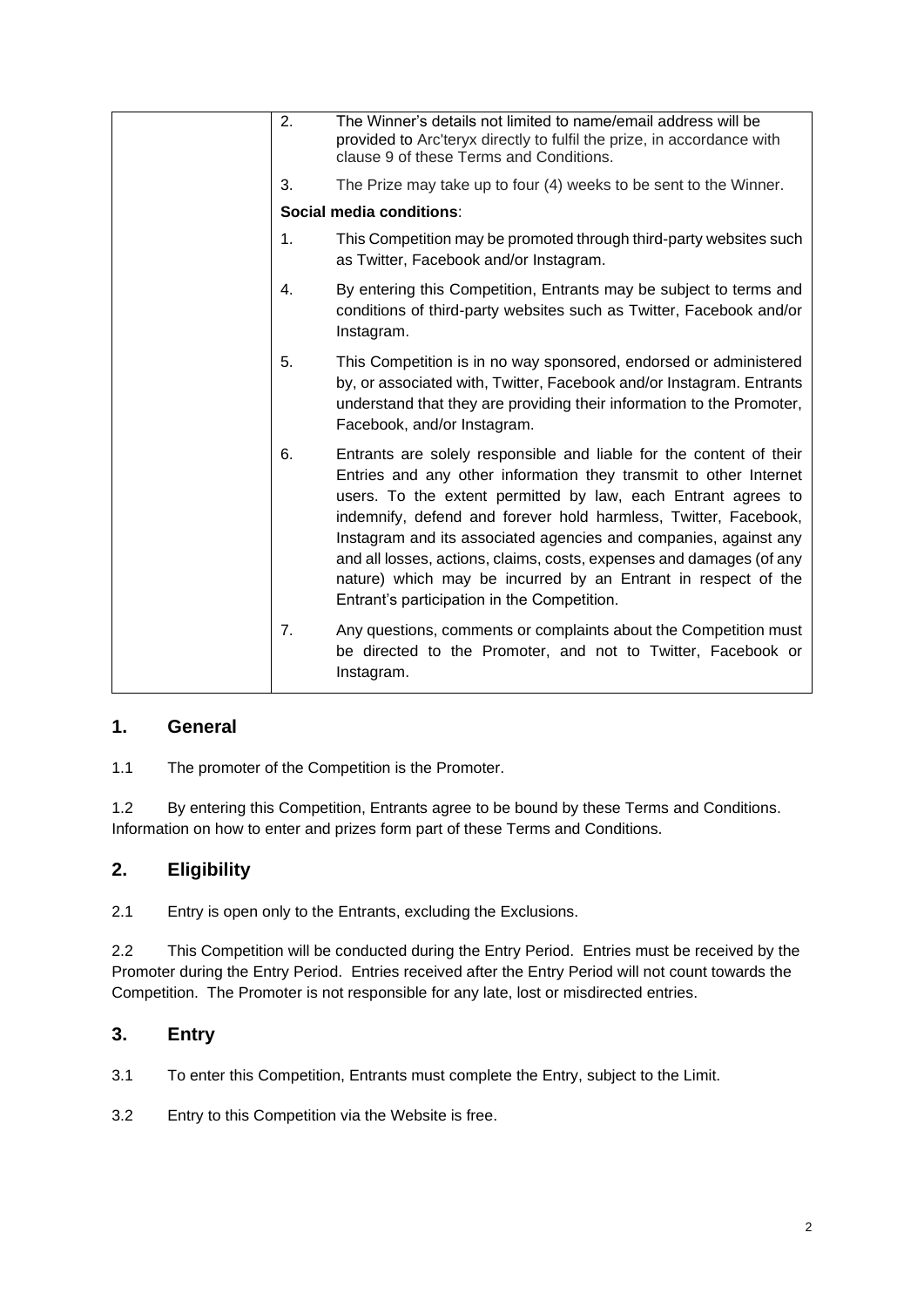3.3 Entrants must personally and manually submit an Entry using an internet browser. The Promoter reserves the right to reject an Entry if it reasonably forms the opinion that an Entry has been created and/or submitted using automated entry means or a computer entry service.

3.4 To be eligible to win a prize in this Competition, an Entry must not:

(a) infringe the intellectual property or other rights of a third party;

(b) be incomplete or illegible; or

(c) be unlawful, defamatory, abusive, insulting, threatening, obscene, inflammatory, offensive or otherwise contain content which, in the Promoter's sole discretion, is inappropriate or objectionable.

3.5 The Promoter reserves the right to verify the validity of an Entry and to disqualify an Entrant for tampering with the entry process or for submitting an Entry that does not, in the Promoter's sole discretion, comply with these Terms and Conditions.

3.6 All Entries become the property of the Promoter.

### **4. Judging**

4.1 This Competition is a game of skill, and chance plays no part in determining the winner. All entries will be judged individually on their merits based on the Judging Criteria.

4.2 Judging will take place at the Prize Determination. Entries will be judged by a panel of judges appointed by the Promoter.

4.3 The Entrant who submits the best Entry (as determined by the judges) will win the Prize(s) (**Winner**). The judges' decision is final, and the Promoter will not enter into correspondence regarding the result.

#### **5. Winners**

5.1 The Winner will be notified in accordance with the Notification.

5.2 The Winner must claim the Prize within the Claim Period. The Promoter will not be responsible for any delay, loss or damage to the Prize once it has left the Promoter's or supplier's premises.

5.3 If the Winner is under 18 years of age, the Prize will be awarded to the parent or legal guardian of the Winner.

5.4 If the Winner is unable to comply with these Terms and Conditions and/or does not claim the Prize within the Claim Period, the Promoter reserves the right to award the Prize to the Entrant with the next best Entry (**Unclaimed Prize Winner**), as determined by the judges at the Unclaimed Prize **Determination** 

#### **6. Prizes**

6.1 The prize consists of the Prize, valued at the Total Prize Value.

6.2 The Winner's use of the Prize is subject to: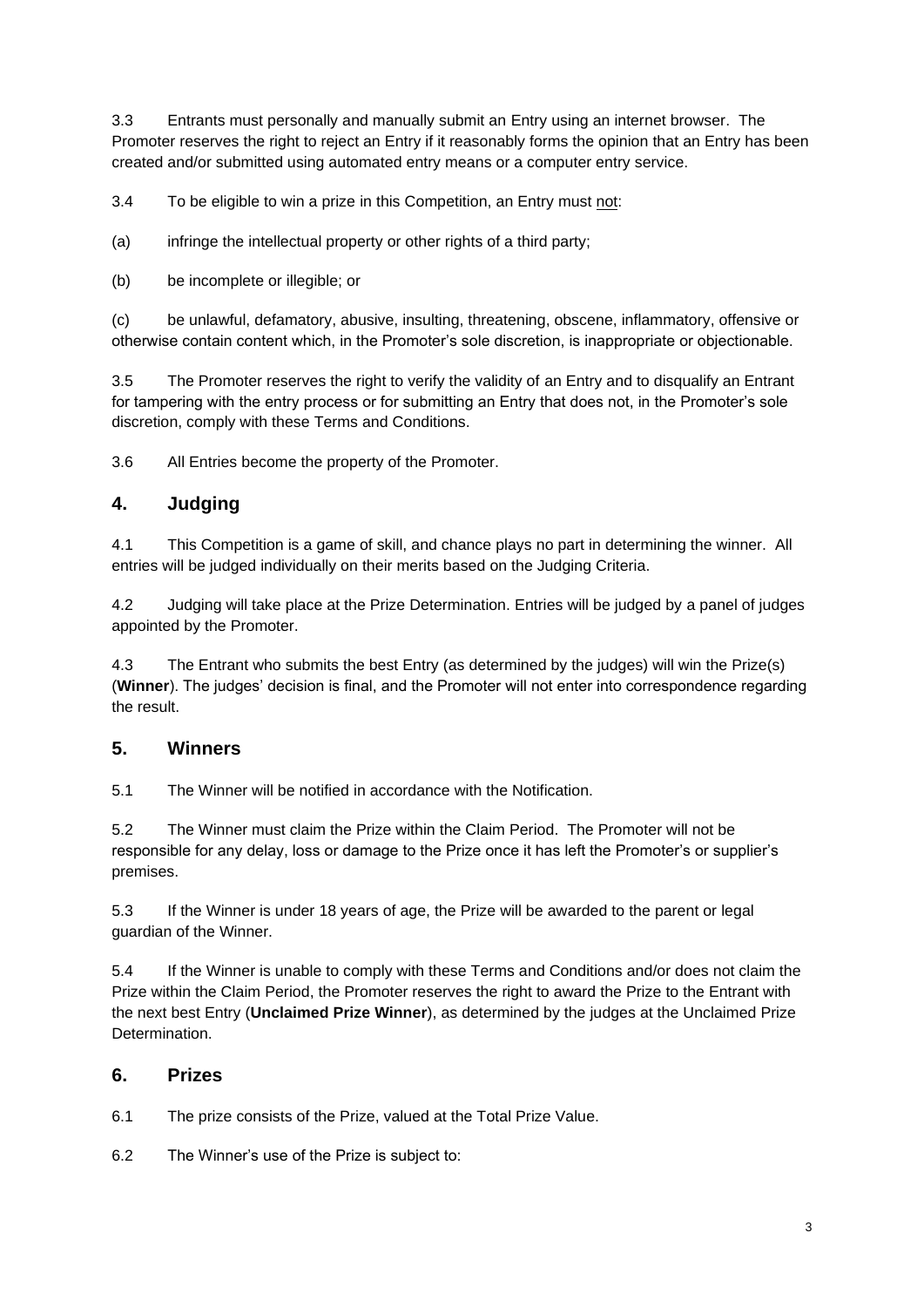#### (a) the Prize Conditions; and

(b) additional terms and conditions imposed by the supplier(s) of the Prize (if any), with which the Winner must comply.

6.3 The Prize is not transferable and not redeemable for cash or other goods or services. The Prize must be taken as a whole and as stated in these Terms and Conditions. No alternative will be provided and no compensation will be payable if the Winner is unable to use the Prize as such.

6.4 The value of the Prizes is the recommended retail price as provided by the supplier (inclusive of GST) and is correct as at the start of the Competition.

6.5 If the Prize becomes unavailable for any reason, the Promoter, in its sole discretion, reserves the right to substitute the Prize with a prize of equal or greater value and/or specification.

**7.** If applicable, if the Prize money payable to the Winner exceeds \$5,000, it must be paid by electronic funds transfer or as otherwise agreed (other than in cash).

#### **8. Disputes**

8.1 These Terms and Conditions are governed by the laws of New South Wales, Australia. In case of a dispute, the courts of New South Wales, Australia will have non-exclusive jurisdiction.

### **9. Your information**

9.1 If an Entrant's contact details changes between the date of entry and the Unclaimed Prize Determination, the Entrant must notify the Promoter of his/her updated contact details.

9.2 The Promoter is bound by the *Privacy Act 1988* (Cth). Entrants' personal information will be collected by or on behalf of the Promoter to enable it to conduct the Competition, publicise the name of the Winners and where Entrants have consented to the receipt of such information, send Entrants marketing, advertising and promotional material.

9.3 Entrants' personal information may be disclosed to third parties who assist the Promoter in conducting this Competition, including regulatory authorities, entities which supply and deliver the Prizes to the Winners, and marketing and communications agencies.

9.4 The Winners' names will be published and retained as required by relevant legislation and as specified in these Terms and Conditions.

9.5 Entrants can contact the Promoter by mail at 52-54 Turner Street, Redfern NSW 2016 or by telephone on 02 9331 7334 to request access to, or corrections of, the Entrant's personal information held by the Promoter.

9.6 The Winner consents to the Promoter's use of the Winner's name, likeness, image, picture, voice, statements, testimonials or quotations for promotional, marketing and publicity purposes in any media worldwide, without any fee being paid to the Winner.

#### **10. Risk and liability**

10.1 To the fullest extent permitted by law, the Winner participates in this Competition, and uses the Prize, at his or her own risk.